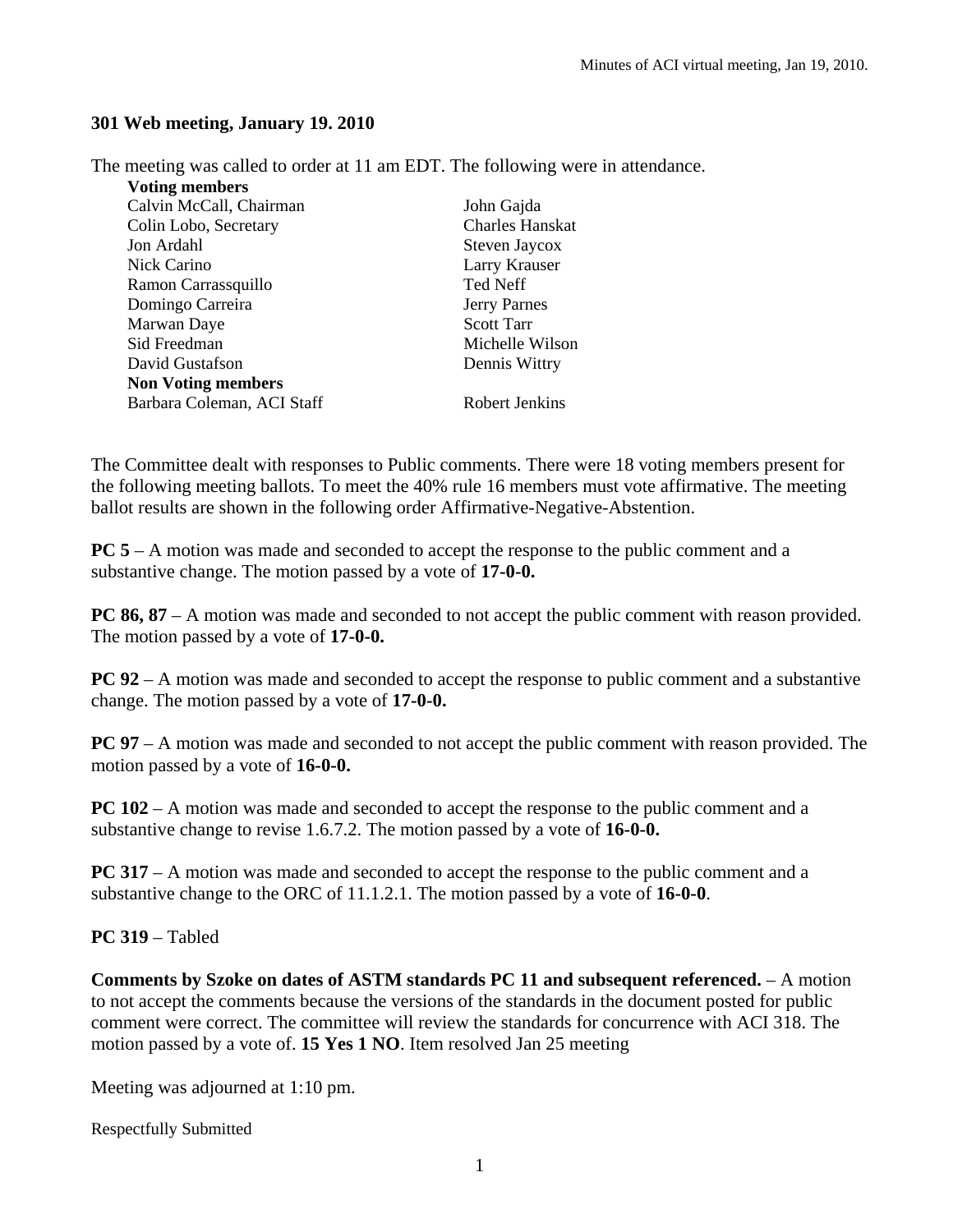Minutes of ACI virtual meeting, Jan 19, 2010.

 $\frac{\partial}{\partial x^2}$  $\overline{\phantom{a}}$ 

Colin Lobo Secretary, ACI 301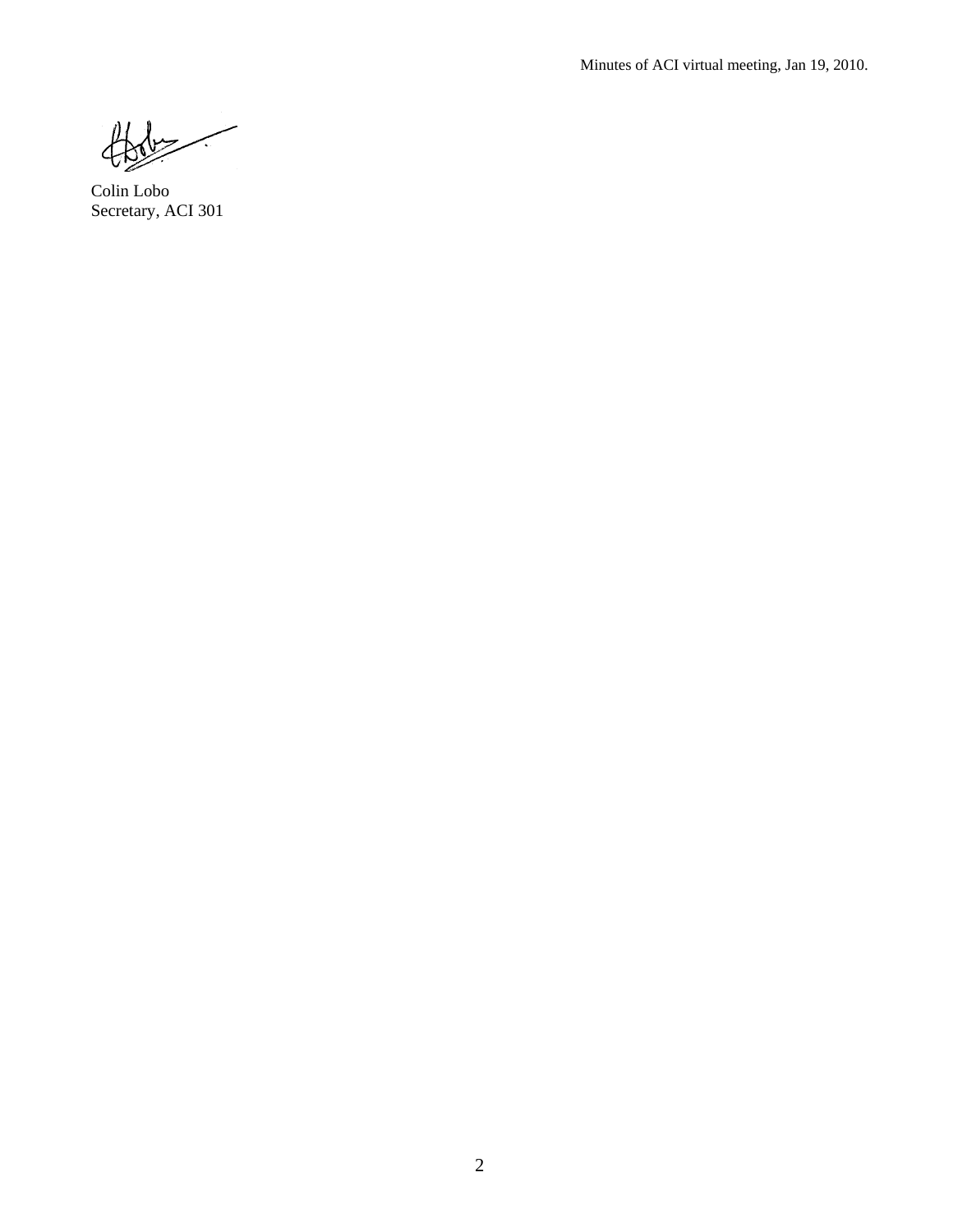## **301 Web meeting, January 25. 2010**

The meeting was called to order at 11 am EDT. The following were in attendance.

**Voting members**  Calvin McCall, Chairman Larry Krauser Jon Ardahl James Lee Nick Carino Ted Neff Domingo Carreira **Aimee Pergalsky** Steven Close Michael Robinson Mark Chzanowski Scott Tarr Marwan Daye **Art Weiss** Barry Foreman Michelle Wilson David Gustafson Bryan Wood Charles Hanskat Steven Jaycox Jerry Haught **Non Voting members**  Barbara Coleman, ACI Staff

The Committee dealt with responses to Public comments. There were 21 voting members present for the following meeting ballots. To meet the 40% rule 16 members must vote affirmative. The meeting ballot results are shown in the following order Affirmative-Negative-Abstention.

The Committee discussed responses to Public comments:

**Comments by Szoke on dates of ASTM Standards-** Motion made by Carino and seconded by Ardahl to find Szoke non-persuasive because the versions of the standards in the document posted for public comment were correct. The motion passed by a vote of **16-2-0**.

**PC 84, 88, 89, 98, 107 and-108 Editorial** – A motion was made Tarr and seconded by Hanskat to accept the comments as editorial revisions. The motion passed by a vote of **18-0-0**.

**PC 2, 8, 9, 10, 90, 91, 93, 94, 99, 100, 103, 105, 106, 109**– A motion was made by Hanskat and seconded by Carino to not accept the public comments with reasons provided. The motion passed by a vote of **19-0-0**.

**PC 4-** A motion was made Carino and seconded by Carreria to not accept the response to the public comment because the specifier has the prerogative to include 301 for a residential project. The motion passed by a vote of **18-0-0**.

**PC 6**- A motion was made Carino and seconded by Tarr to not accept the response to the public comment because the specifier has the prerogative to include 301 for a paving with side-forms project. The motion passed by a vote of **18-0-0**.

**PC 7-** A motion was made Carino and seconded by Pergalsky to accept the response to the public comment and a substantive change. Motion passed by a vote of.**18-0-0**

**PC 85**- A motion was made by Hanskat and seconded by Ardahl to not accept the public comment because the time limit for discovering a deficiency is not within the scope of 301 and the meaning of defective is clear within the document. Motion passed by a vote of **19-0-0**.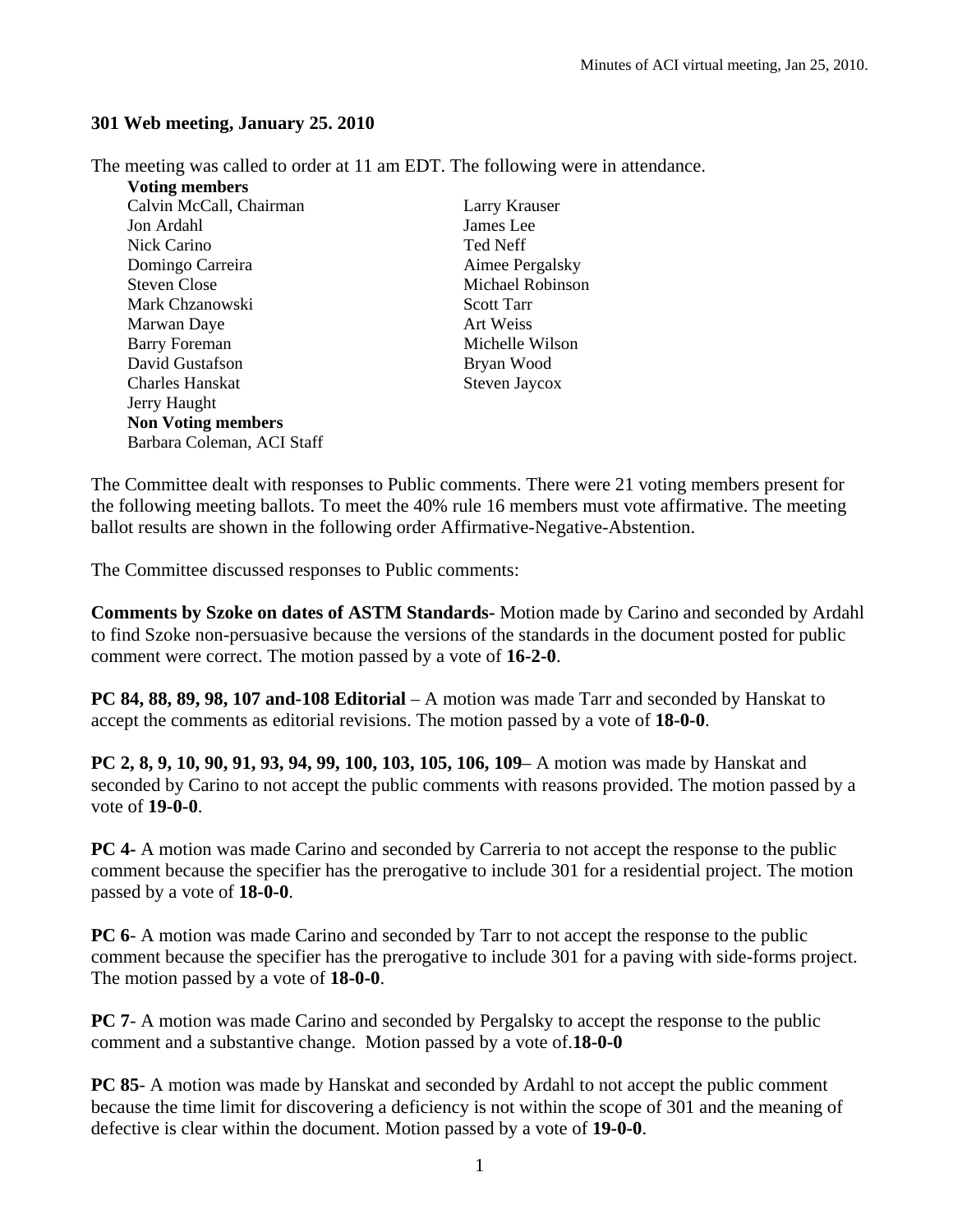**PC 3, 275, 288, 289, 296, 297, 308, 309, 310, 316 -** A motion was made Hanskat and seconded by Krauser to not accept these public comments with reasons provided. The motion passed by a vote of **18-0-0**.

**PC 274**- A motion was made Neff and seconded by Krauser to not accept the public comment with reason provided. The motion passed by a vote of **18-0-0**.

**PC 276-** A motion was made Neff and seconded by Krauser to accept the response to the public comment and a substantive change. Motion passed by a vote of **18-0-0**.

**PC 290, 291, 292**- A motion was made Krauser and seconded by Hanskat to not accept the public comments with reasons provided. The motion passed by a vote of **17-0-1**.

**PC 303**- A motion was made by Krauser and seconded by Neff to accept the response to the public comment and a substantive change. Motion passed by a vote of **16-0-0**.

**PC 306**- A motion was made by Krauser and seconded by Pergalsky to accept the response to the public comment and a substantive change. Motion passed by a vote of **17-0-0**.

**PC 266**- Tabled.

**PC 267**- Tabled.

**PC 268**- A motion was made by Neff and seconded by Krauser to accept the response to the public comment and a substantive change. Motion passed by a vote of **17-0-0**.

**PC 269**- A motion was made by Neff and seconded by Krauser to accept the response to the public comment and a substantive change. Motion passed by a vote of **17-0-0**.

**PC 272**- A motion was made by Neff and seconded by Hanskat to accept the response to the public comment and a substantive change. Motion passed by a vote of **17-0-0**.

**PC 279**- A motion was made by Neff and seconded by Krauser to accept the response to the public comment and substantive change. Motion passed by a vote of **16-0-0**.

**PC 280**- A motion was made by Neff and seconded by Hanskat to accept the response to the public comment and consider as new business. Motion passed by a vote of **17-0-0**.

**PC 311-312**- A motion was made by Neff and seconded by Close to accept the response to the public comment and a substantive change. Motion passed by a vote of **17-0-0**

**PC 313**- A motion was made by Neff and seconded by Close to accept the response to the public comment and a substantive change. Motion passed by a vote of **17-0-0**.

Meeting was adjourned at 1:00 pm.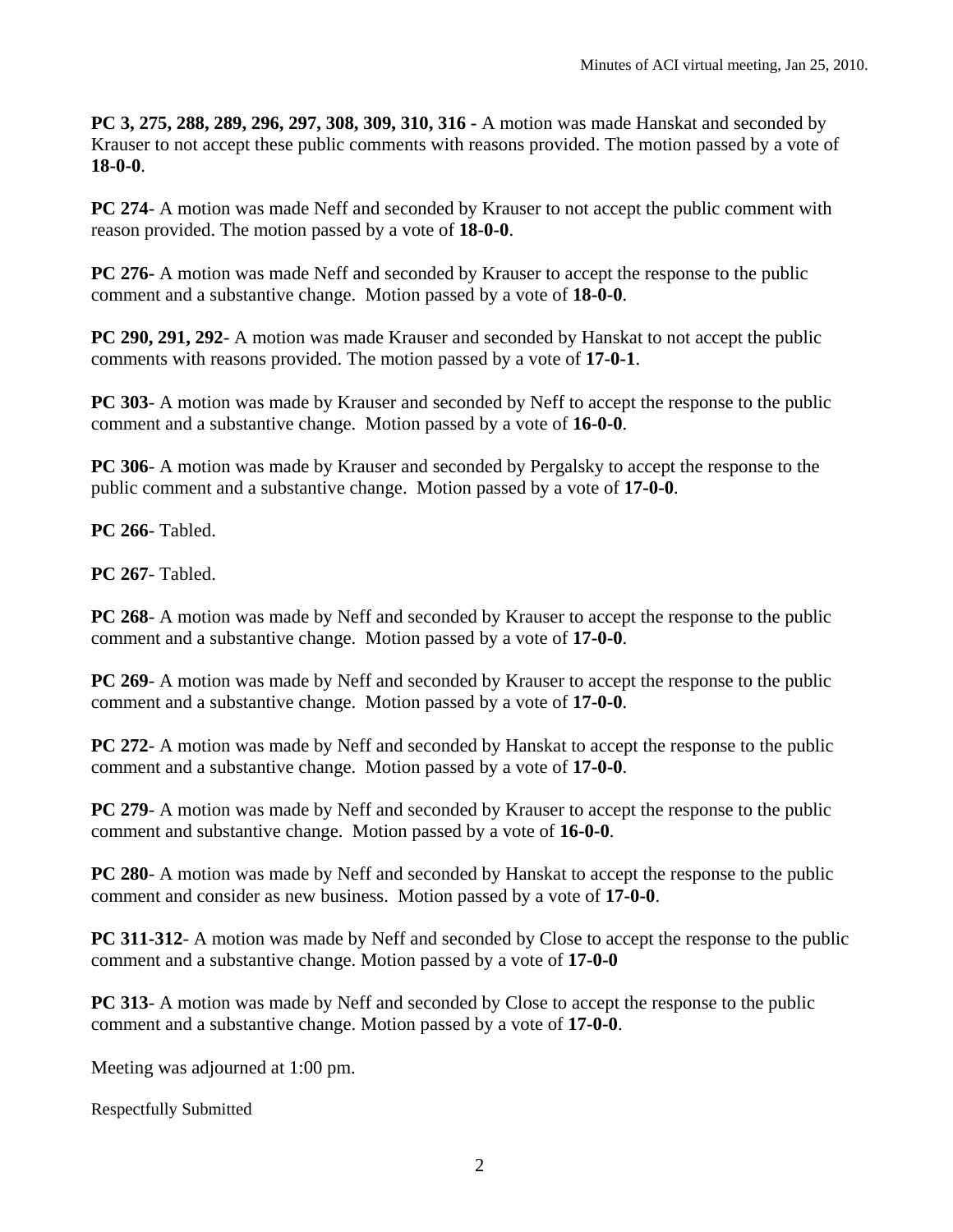$M.$  Wilson

Michelle L. Wilson ACI 301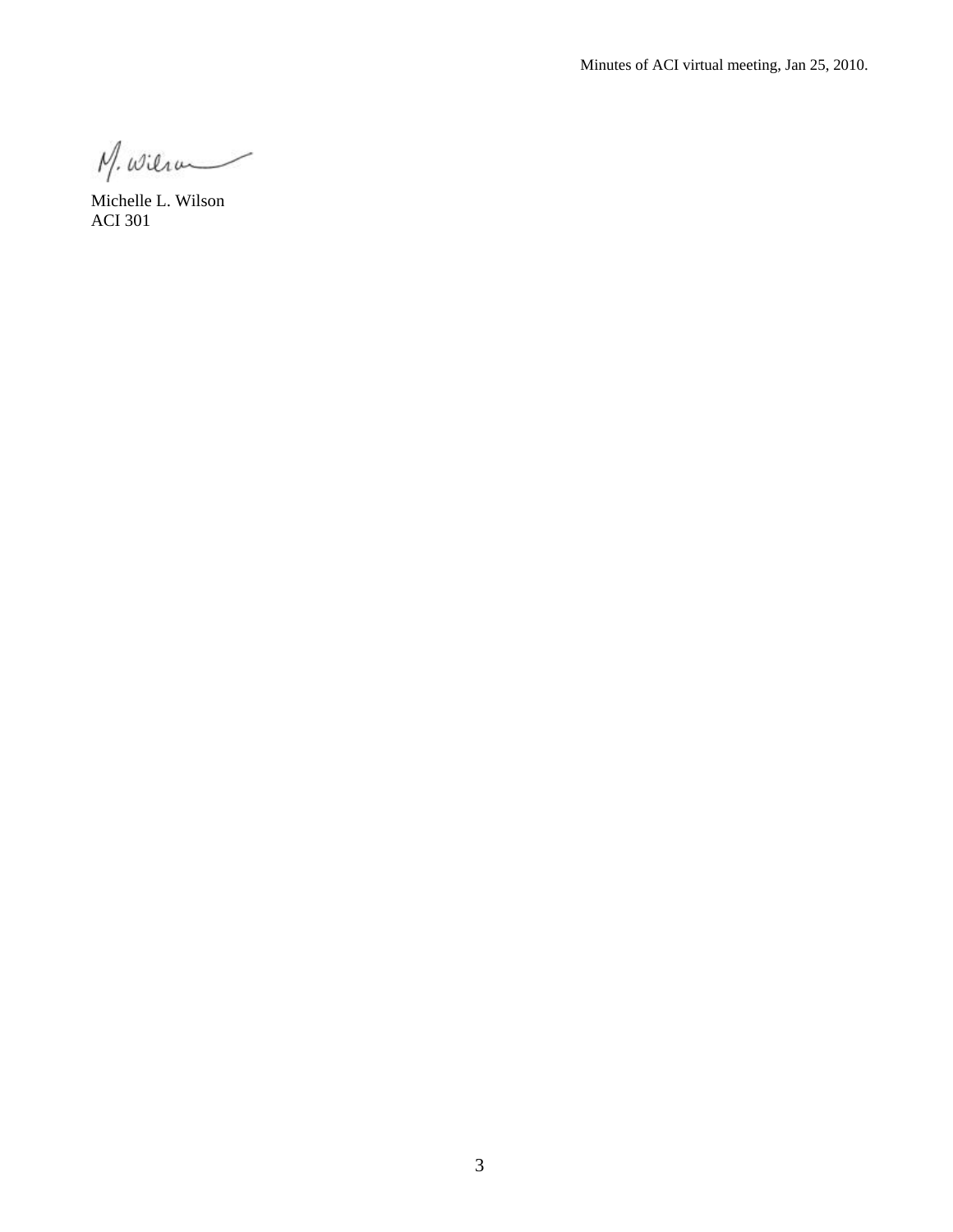## **301 Web meeting, February 9. 2010**

The meeting was called to order at 11 am EDT. The following were in attendance.

| Voting members            |                     |
|---------------------------|---------------------|
| Calvin McCall, Chair      | Steven Jaycox       |
| Colin Lobo, Secretary     | <b>Frank Malits</b> |
| Jon Ardahl                | <b>Ted Neff</b>     |
| Nick Carino               | <b>Jerry Parnes</b> |
| Domingo Carreira          | Aimee Pergalsky     |
| Mark Chrzanowski          | Henry Prenger       |
| Marwan Daye               | Michael Robinson    |
| Dan Dorfmueller           | <b>Scott Tarr</b>   |
| <b>Barry Foreman</b>      | Art Weiss           |
| Sid Freedman              | Mike Whisonant      |
| John Gajda                | Michelle Wilson     |
| David Gustafson           | Dennis Wittry       |
| Charles Hanskat           | Bryan Wood          |
| Jerry Haught              |                     |
|                           |                     |
| <b>Non Voting members</b> |                     |
| Matt Senecal, ACI Staff   | Robert Jenkins      |
| Anthony DeCarlo Jr        |                     |

The Committee dealt with responses to Public comments. There were 27 voting members present for the following meeting ballots. To meet the 40% rule 16 members must vote affirmative. The meeting ballot results are shown in the following order Affirmative-Negative-Abstention.

**PC 95 and 96** – A motion was made and seconded to accept the response to the public comments and to accept a substantive change. The motion passed by a vote of **21-0-0**.

**PC 101** – A motion was made and seconded to accept the response to public comment and to accept a substantive change. The motion passed by a vote of **23-1-0**.

McCall voted negative for the reason that clear instruction is not given to the contractor. A motion was made to find McCall non persuasive because the proposed language is in accordance with the recommendations in ACI SP 2. The motion passed by a vote of **18-1-0**.

**PC 104** – A motion was made and seconded to accept the response to public comment and to accept a substantive change. The motion passed by a vote of **25-0-0**.

**PC 110** – A motion was made and seconded to accept the response to public comment and to accept a substantive change. The motion passed by a vote of **25-0-0**.

**PC 1, 270, 271, 285, 286, 287, 293, 298, 299, 300, 301, 302, 304, 305, 307** – A motion was made and seconded to accept the response to the public comments. The motion passed by a vote of **24-0-0**.

**PC 277 and 278** – A motion was made and seconded to accept the response to the public comments. The motion passed by a vote of **23-0-0**.

**PC 320, 321, 323, 325, 328, 330, 331, 332, 334, 338, 340, 341, 342, 343, 344, 345** – A motion was made and seconded to not accept the public comments with reasons provided. The motion passed by a vote of **24-0-0**.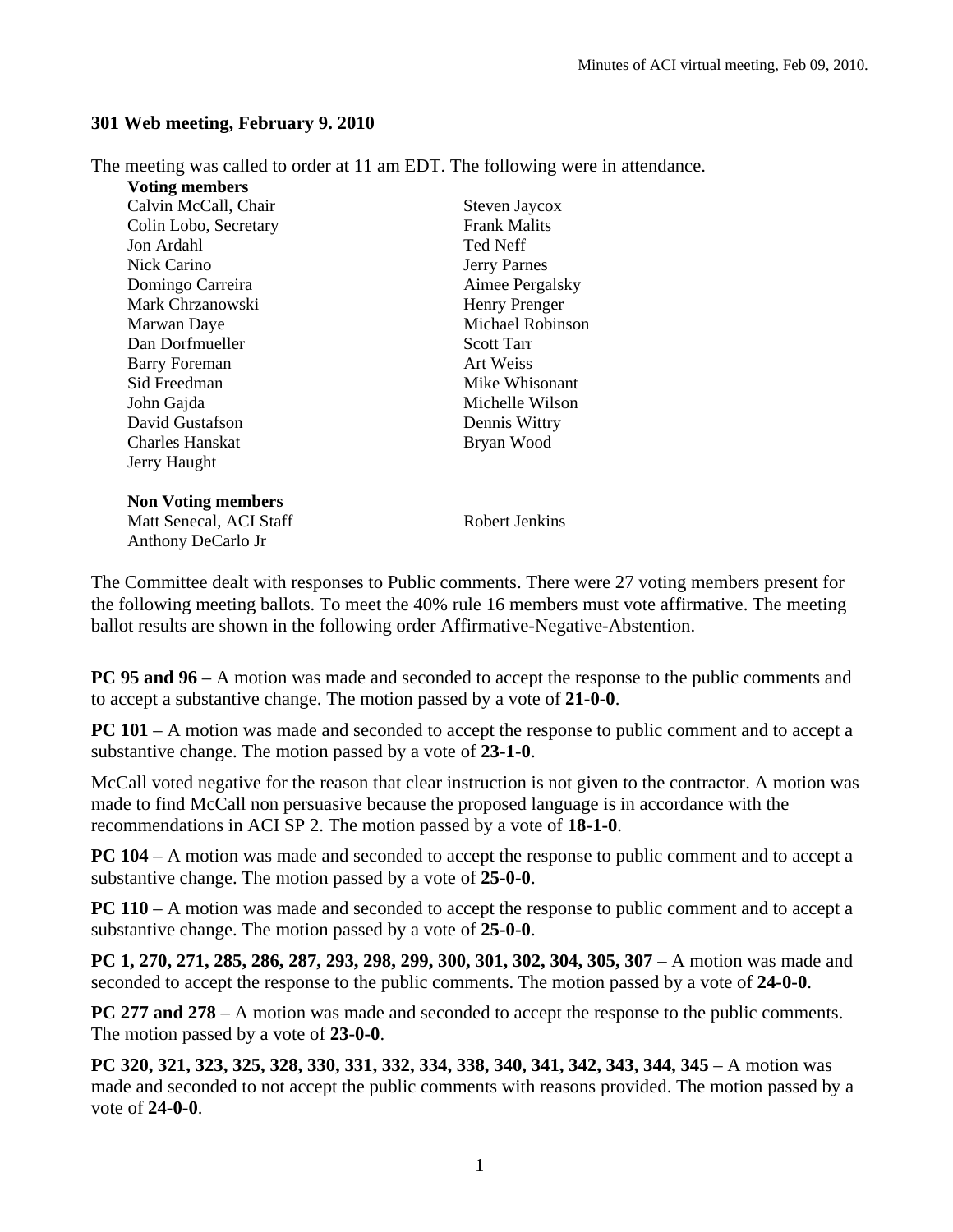**PC 337** – A motion was made and seconded to not accept the public comments with reason provided. The motion passed by a vote of **21-0-1**.

**PC 318 and 319** – A motion was made and seconded to accept the response to public comment and to accept a substantive change. The motion passed by a vote of **22-0-0**.

**PC 322** – A motion was made and seconded to accept the response to public comment and to accept a substantive change. The motion passed by a vote of **23-0-0**.

**PC 324** – A motion was made and seconded to accept the response to public comment and to accept a substantive change. The motion passed by a vote of **21-0-0**.

**PC 327** – A motion was made and seconded to accept the response to public comment and to accept a substantive change. The motion passed by a vote of **24-0-0**.

**PC 329** – Tabled

**PC 333** – A motion was made and seconded to accept the response to public comment and to accept a substantive change. The motion passed by a vote of **23-0-0**.

**PC 335** – A motion was made and seconded to not accept the public comment with reason provided. The motion passed by a vote of **22-0-0**.

**PC 339** – A motion was made and seconded to accept the response to public comment and to accept a substantive change. The motion passed by a vote of **22-0-0**.

**PC 259, 260, 261, 262, 265** – A motion was made and seconded to not accept the public comments with reasons provided. The motion passed by a vote of **24-0-0**.

**PC 263 and 264** – A motion was made and seconded to accept the response to public comment and to accept a substantive change. The motion passed by a vote of **19-0-0**.

ACI 318-08 has included provisions for steel fiber reinforced concrete. Chairman requested Carino, Prenger and Cornell will review requirements and propose a revision that will be issued as a letter ballot.

Meeting was adjourned at 1:05 pm.

Colin Lobo Secretary, ACI 301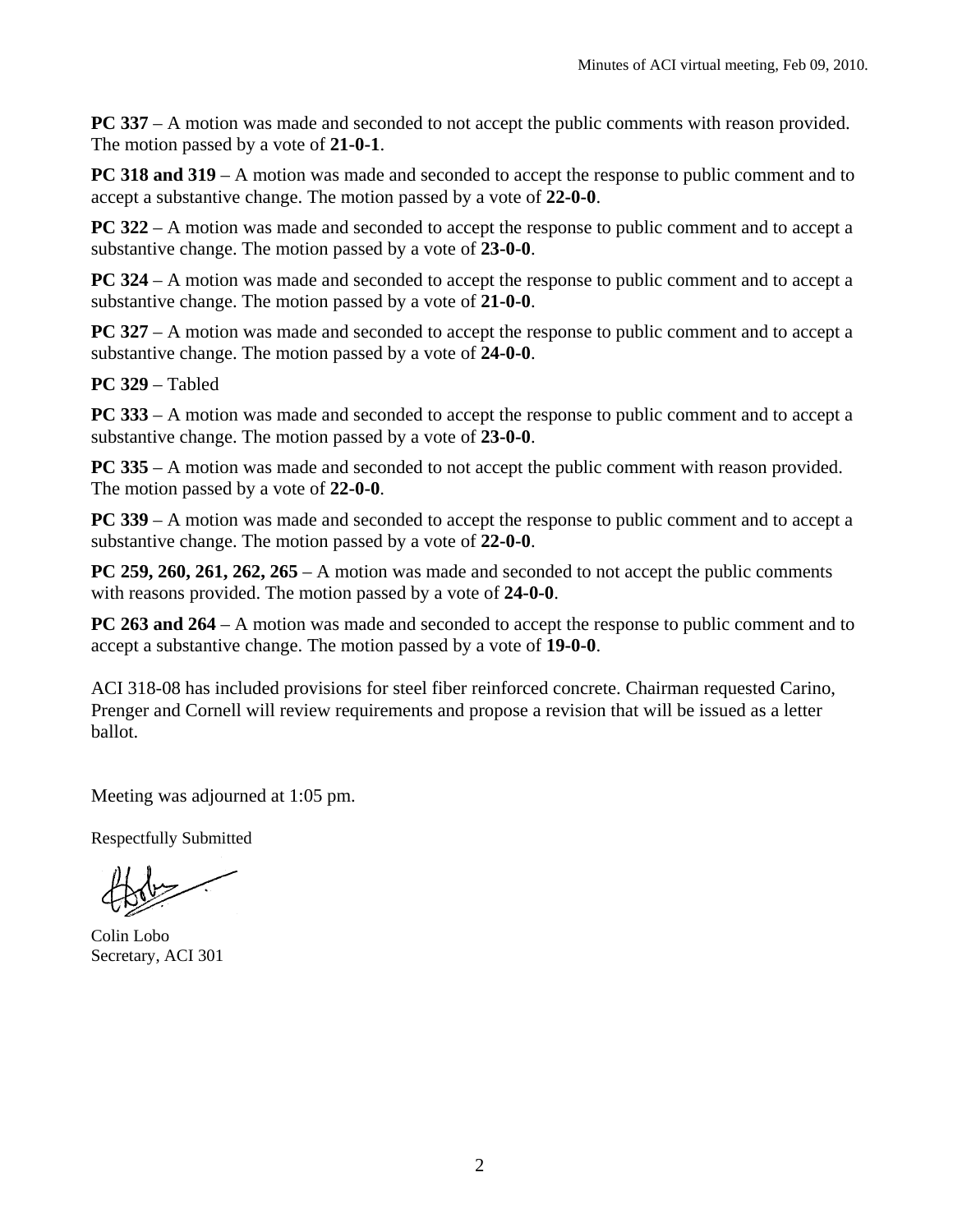## **301 Web meeting, February 16. 2010**

The meeting was called to order at 11:30 am EDT. The following were in attendance:

| Steven Jaycox       |
|---------------------|
| Larry Krauser       |
| James Lee           |
| <b>Frank Malits</b> |
| Ted Neff            |
| Amy Pergalsky       |
| G. Michael Robinson |
| Art Weiss           |
| Michelle Wilson     |
|                     |
| John Reis           |
|                     |

The Committee dealt with responses to Public comments. There were 19 voting members present for the following meeting ballots. To meet the 40% rule 16 members must vote affirmative. The meeting ballot results are shown in the following order Affirmative-Negative-Abstention.

**PC 235** – A motion was made by Amy Pergalsky and seconded by Nick Carino to not accept the public comment by Malisch with reasons provided. The motion passed by a vote of **17-0-0.**

**PC 237** – A motion was made by Amy Pergalsky and seconded by Jim Lee to accept the public comment by Malisch and to accept a substantive change. The motion passed by a vote of **17-0-0.**

**PC245** – A motion was made by Amy Pergalsky and seconded by Domingo Carreira to not accept the public comment by Malisch with reasons provided. The motion passed by a vote of **17-0-0.**

**PC254** – A motion was made by Amy Pergalsky and seconded by Charles Hanskat to not accept the public comment by Malisch with reasons provided. The motion passed by a vote of **18-0-0.**

**PC255** – A motion was made by Amy Pergalsky and seconded by Nick Carino to not accept the public comment by Malisch with reasons provided. The motion passed by a vote of **18-0-0.**

**PC347** – Tabled.

**PC252** – Tabled.

**PC250** – A motion was made by Amy Pergalsky and seconded by Nick Carino to accept the public comment by Malisch and to accept a substantive change. The motion passed by a vote of **17-0-0**.

**PC242** – A motion was made by Amy Pergalsky and seconded by Nick Carino to accept the public comment by Malisch and to accept a substantive change. The motion passed by a vote of **16-0-2.**

**PC236** – A motion was made by Amy Pergalsky and seconded by Charles Hanskat to not accept the public comment by Malisch with reasons provided. The motion passed by a vote of **16-0-0.**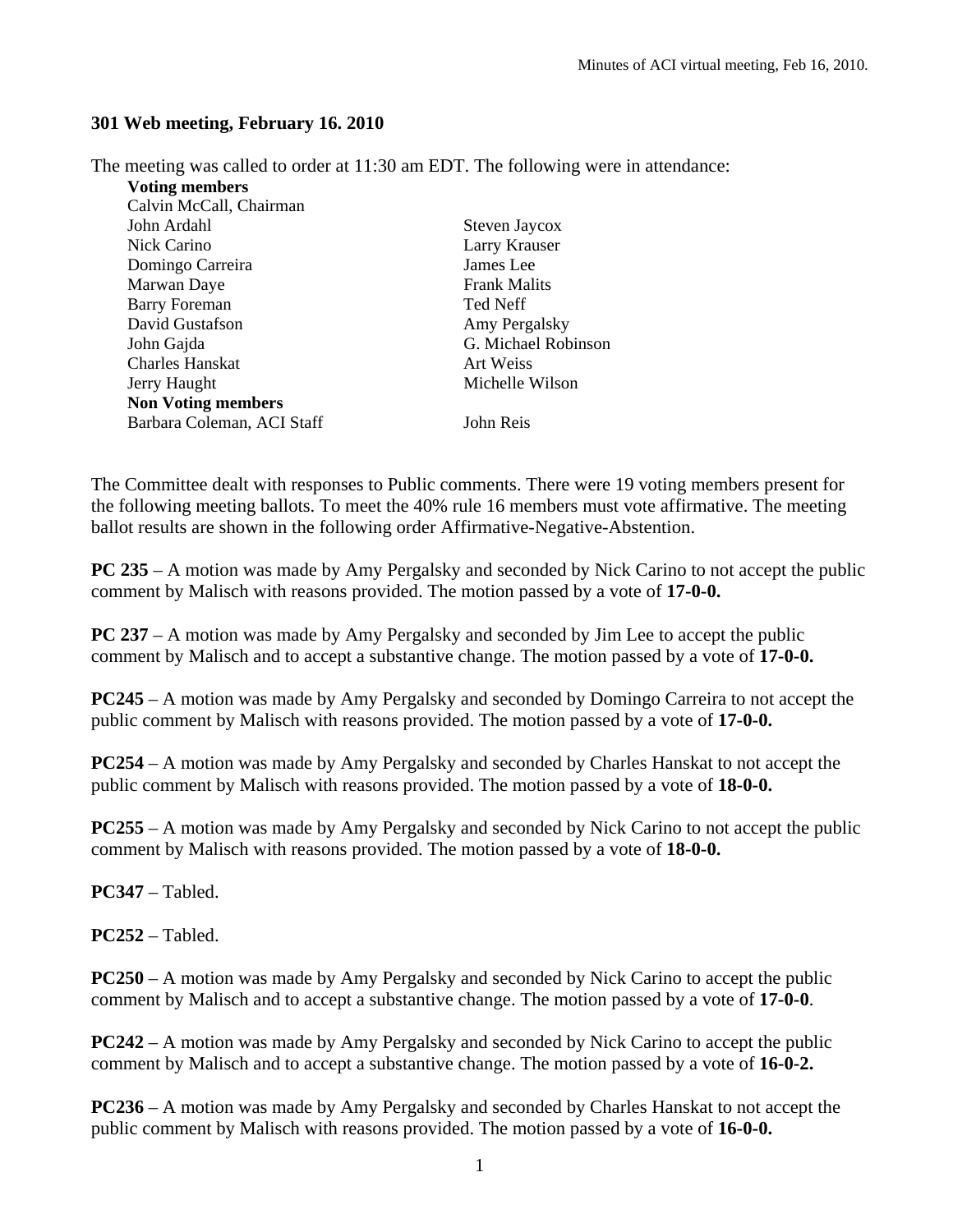**PC233** – A motion was made by Amy Pergalsky and seconded by Domingo Carreira to accept the public comment by Carino and to accept a substantive change. The motion passed by a vote of **17-0-0.**

**PC234** – A motion was made by Amy Pergalsky and seconded by Charles Hanskat to accept the public comment by Carino and to accept a substantive change. The motion passed by a vote of **16-0-0**.

**PC238** – A motion was made by Amy Pergalsky and seconded by Nick Carino to accept the public comment by Malisch and to accept a substantive change. The motion passed by a vote of **16-0-0.**

**PC239** – A motion was made by Amy Pergalsky and seconded by Charles Hanskat to accept the public comment by Malisch and to accept a substantive change. The motion passed by a vote of **17-0-0.**

**PC240** – A motion was made by Amy Pergalsky and seconded by Charles Hanskat to accept the public comment by Malisch and to accept a substantive change. The motion passed by a vote of **17-0-0.**

**PC241** – Tabled.

**PC243** – A motion was made by Amy Pergalsky and seconded by Nick Carino to accept the public comment by Malisch and to accept a substantive change. The motion passed by a vote of **16-0-1.**

**PC244** – A motion was made by Amy Pergalsky and seconded by Charles Hanskat to accept the public comment by Malisch and to accept a substantive change. The motion passed by a vote of **17-0-0.**

**PC246** – A motion was made by Amy Pergalsky and seconded by Charles Hanskat to not accept the public comment by Malisch with reasons provided. The motion passed by a vote of **17-0-0.**

**PC247** – A motion was made by Amy Pergalsky and seconded by Nick Carino to accept the public comment by Malisch and to accept a substantive change. The motion passed by a vote of **17-0-0.**

Meeting was adjourned at 1:20 pm.

M. Wilson

Michelle L. Wilson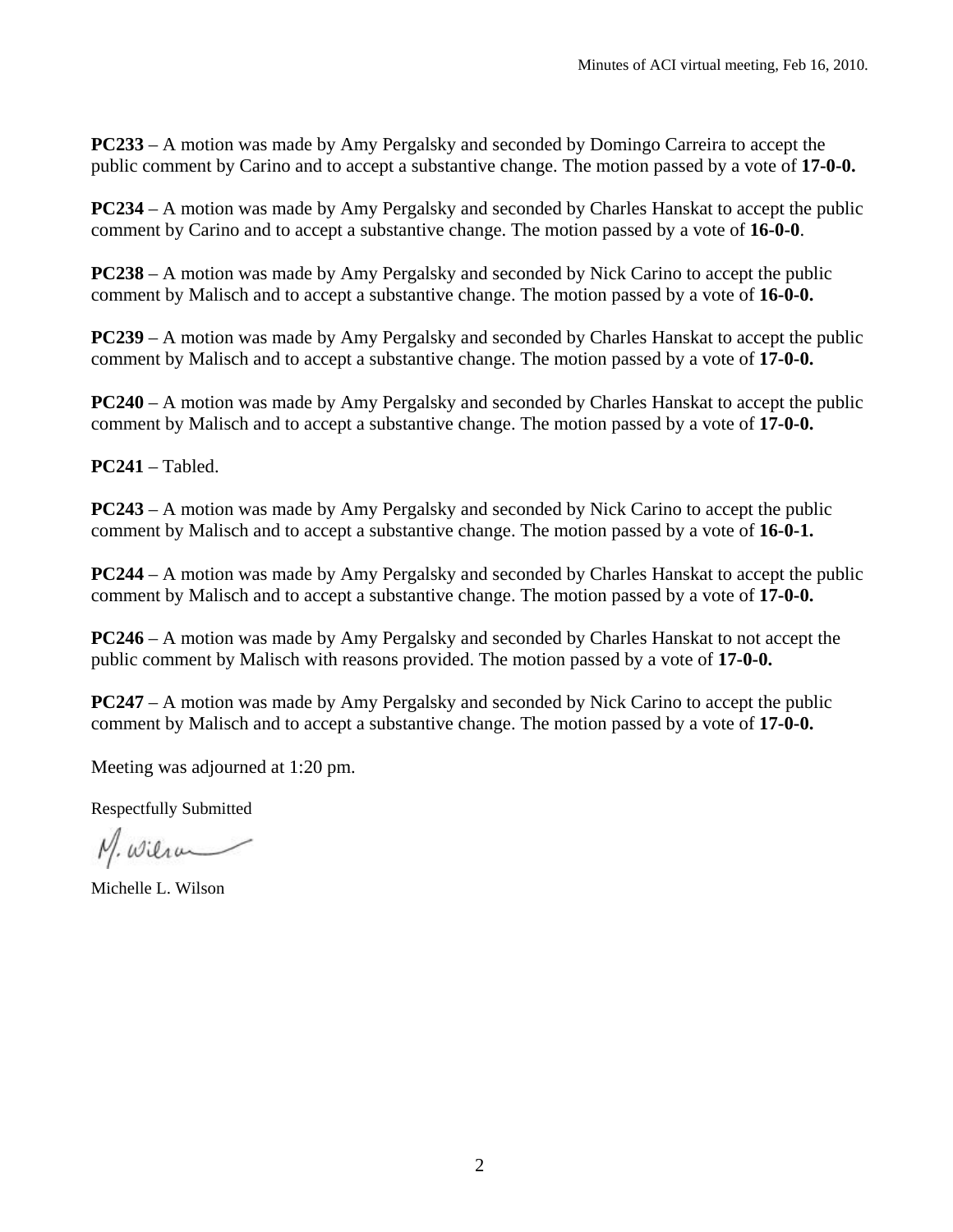## **301 Web meeting, February 23. 2010**

The meeting was called to order at 2:00 pm EST. The following were in attendance:

**Voting members** 

Calvin McCall, Chairman Jerry Haught Colin Lobo, Secretary Steven Jaycox John Ardahl **Frank Malits** Nick Carino Henry Prenger Ramon Carrasquillo G. Michael Robinson Domingo Carreira Scott Tarr Jim Cornell Art Weiss Marwan Daye Michelle Wilson David Gustafson

**Non Voting members**  Matthew Senecal, ACI Staff

The Committee dealt with responses to Public comments. There were 17 voting members present for the following meeting ballots. To meet the 40% rule 16 members must vote affirmative. The meeting ballot results are shown in the following order Affirmative-Negative-Abstention.

**PC 258** – Item Tabled

**PC 256** – A motion was made to accept the public comment and to accept a substantive change. The motion passed by a vote of **17-0-0**.

**PC133** – A motion was made not accept the public comment with reason provided. The motion passed by a vote of **17-0-0**.

**PC111** – A motion was made not accept the public comment with reason provided. The motion passed by a vote of **17-0-0**.

**PC112** – A motion was made accept the public comment with an editorial change to add the word "sheet" after data. The motion passed by a vote of **16-0-0**.

**PC114** – A motion was made not accept the public comment with reason provided. The motion passed by a vote of **17-0-0**.

**PC115** – A motion was made accept the public comment and to accept a substantive change. The motion passed by a vote of **16-0-0**.

**PC121** – Tabled

**PC122** – A motion was made not accept the public comment with reason provided. The motion passed by a vote of **17-0-0**.

Meeting was adjourned at 3:20 pm.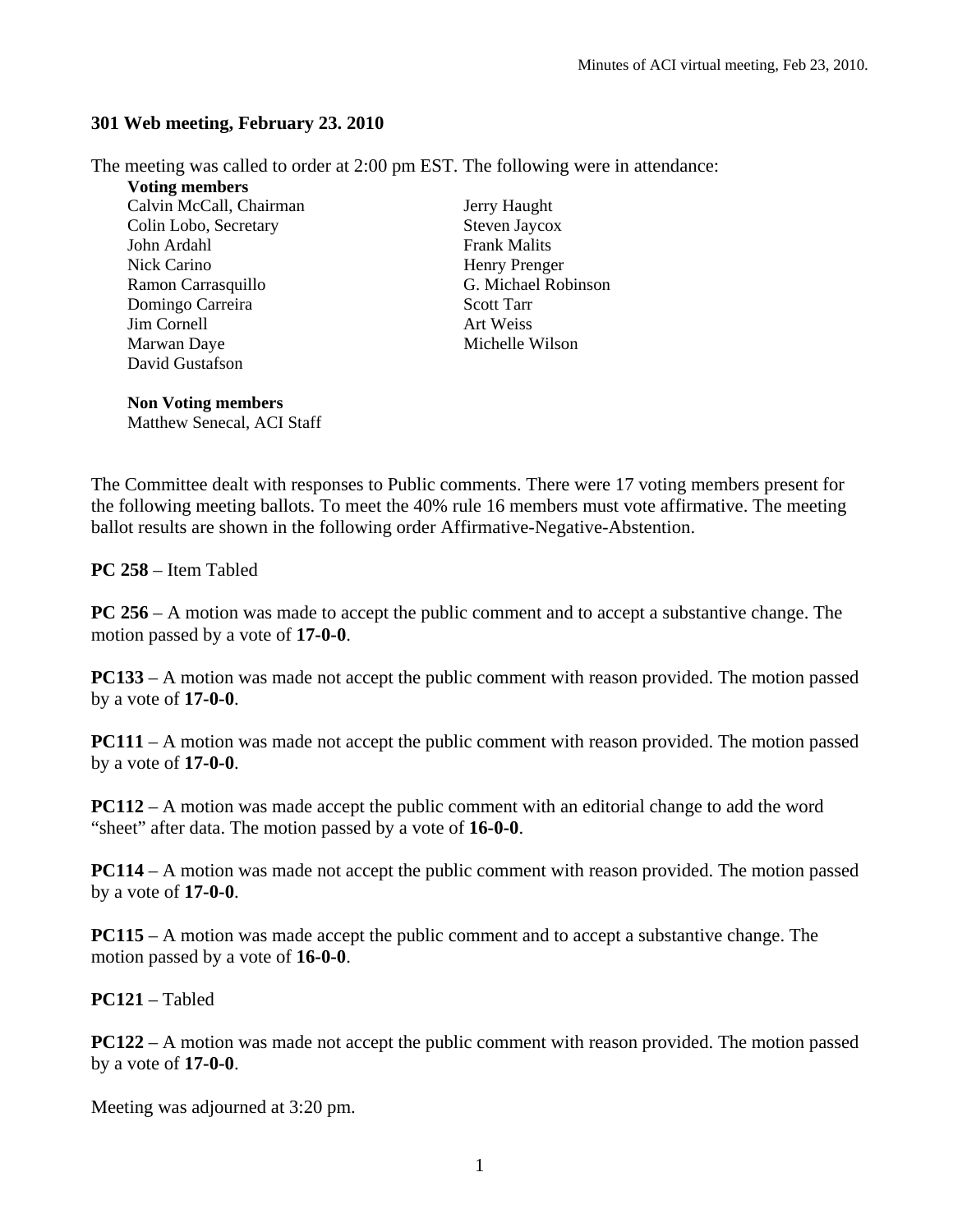# Respectfully Submitted

Colin Lobo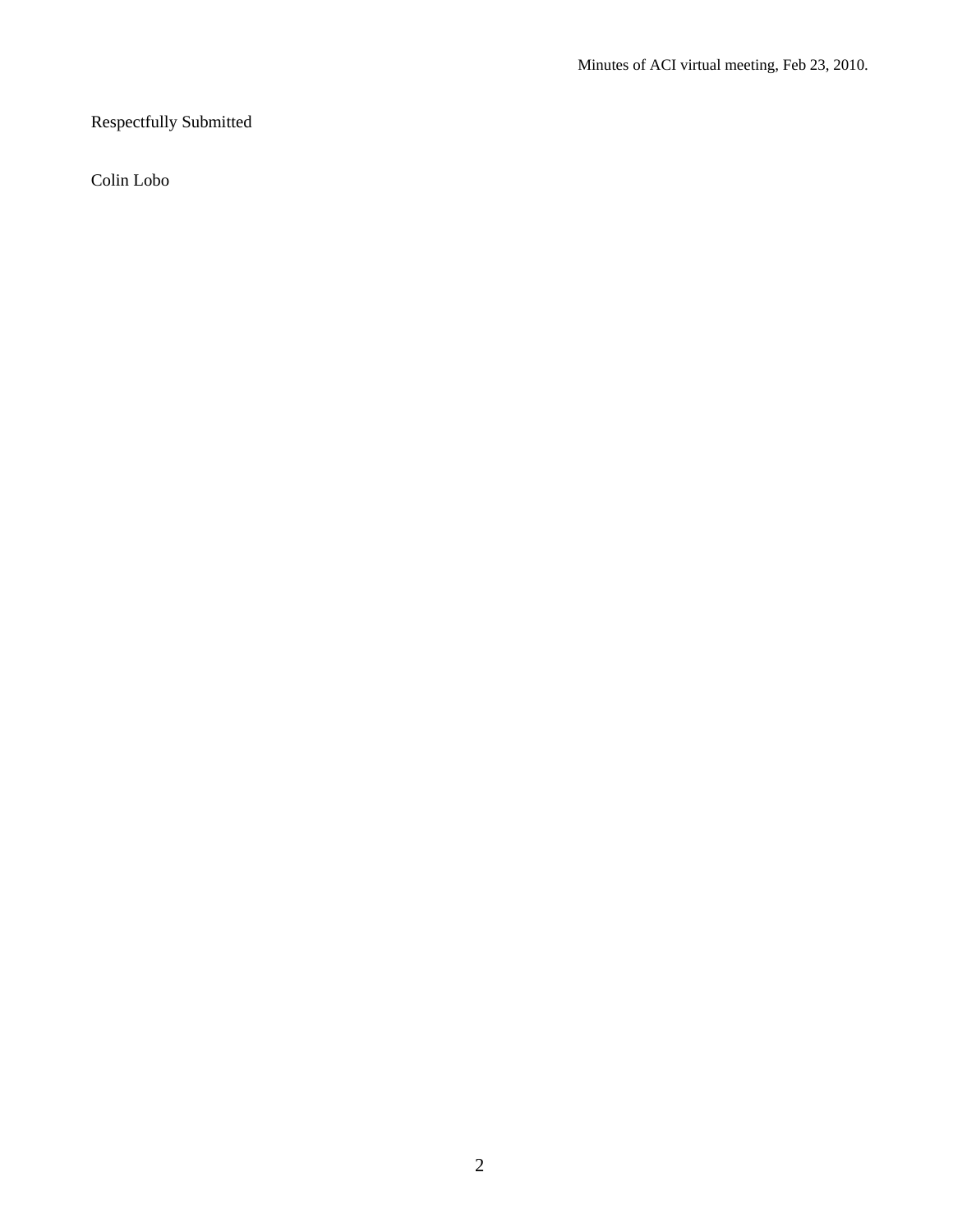## **301 Web meeting, March 5. 2010**

The meeting was called to order at 11:00 am EST. The following were in attendance:

**Voting members**  Calvin McCall, Chairman Sid Freedman Colin Lobo, Secretary Ken Hover John Ardahl **Aimee Pergalsky** Nick Carino Ted Neff Ramon Carrasquillo Mark Chrzanowski Domingo Carreira Scott Tarr Jim Cornell Art Weiss

Marwan Daye Michelle Wilson David Gustafson John Gajda Larry Krauser Charles Hanskat

**Non Voting members** 

Barbara Coleman, ACI Staff

The Committee dealt with responses to Public comments. There were 20 voting members present for the following meeting ballots. To meet the 40% rule 16 members must vote affirmative. The meeting ballot results are shown in the following order Affirmative-Negative-Abstention.

**PC 121** – Tabled

.

**PC 127, 129** – A motion was made not accept the public comment with reason provided. The motion passed by a vote of **19-0-0**.

**PC 120** – A motion was made accept the public comment and a substantive change. The motion passed by a vote of **19-0-0**.

**PC 116** – A motion was made accept the public comment and a substantive change. The motion passed by a vote of **19-0-0**.

**PC 117** – A motion was made accept the public comment and to defer the resolution as new business. The motion passed by a vote of **19-0-0**.

**PC 118, 119** – A motion was made accept the public comment and a substantive change. The motion passed by a vote of **18-0-0**.

**PC 123** – A motion was made accept the public comment and a substantive change. The motion passed by a vote of **18-0-0**.

**PC 124** – A motion was made accept the public comment and a substantive change. The motion passed by a vote of **20-0-0**.

**PC 125** – A motion was made accept the public comment and a substantive change. The motion passed by a vote of **19-0-0**.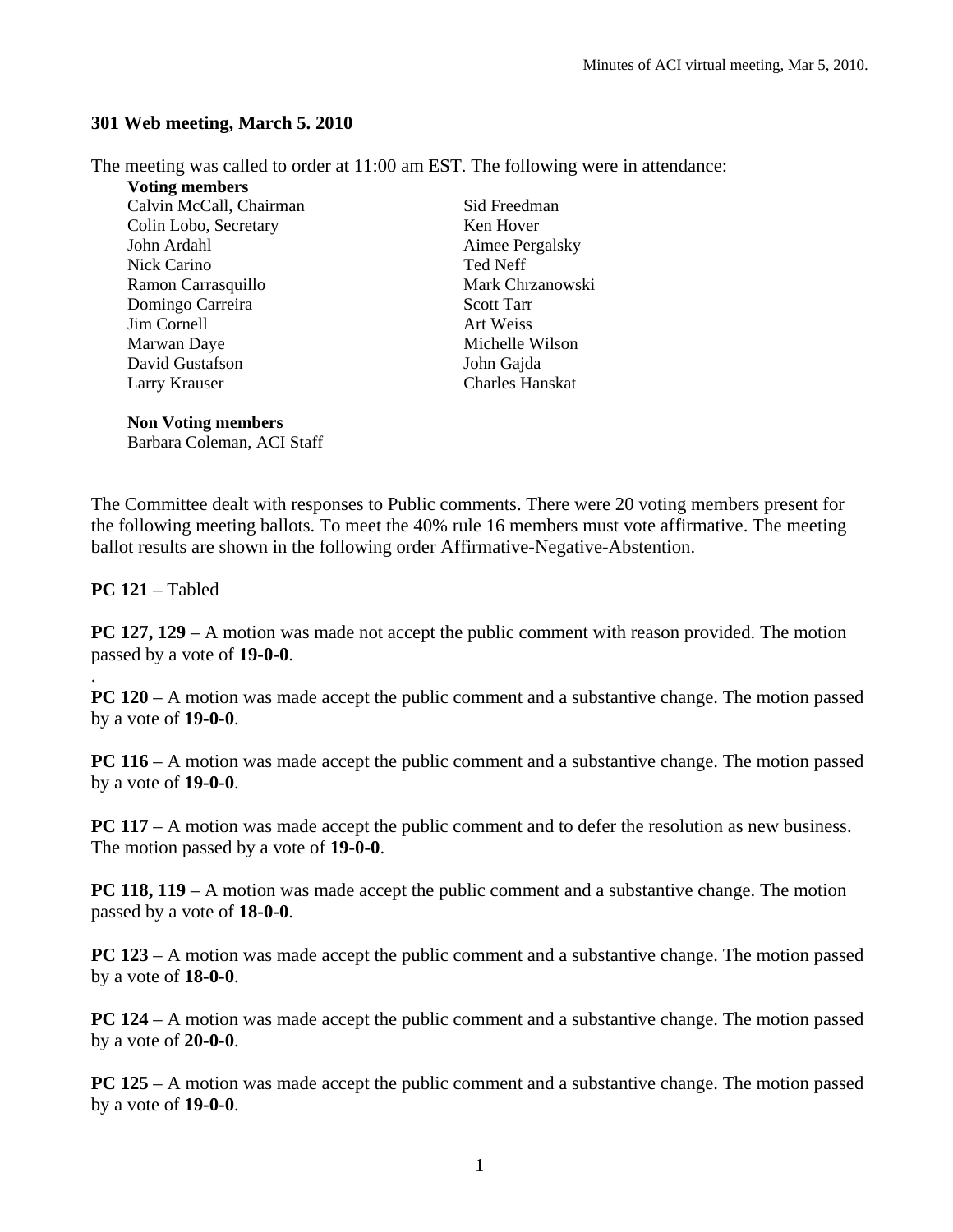**PC 126** – A motion was made accept the public comment and a substantive change. The motion passed by a vote of **20-0-0**.

**PC 128** – A motion was made accept the public comment and a substantive change. The motion passed by a vote of **18-0-0**.

**PC 130, 131** – A motion was made accept the public comment and a substantive change. The committee did not accept the second part of comment 131 with reason provided. The motion passed by a vote of **20-0-0**.

**PC 266** – A motion was made accept the public comment and a substantive change. The motion passed by a vote of **20-0-0**.

**PC 267** – A motion was made accept the public comment and a substantive change. The motion passed by a vote of **20-0-0**.

**PC 314, 315** – A motion was made accept the public comment and a substantive change. The motion passed by a vote of **20-0-0**.

**PC 329** – A motion was made accept the public comment and a substantive change. The motion passed by a vote of **19-0-0**.

**PC 248** – A motion was made not accept the public comment with reason provided. An editorial revision was made..The motion passed by a vote of **18-0-0**.

**PC 249** – A motion was made not accept the public comment with reason provided. An editorial revision was made to the title of the article. The motion passed by a vote of **19-0-0**.

**PC 251** – A motion was made accept the public comment and a substantive change. The motion passed by a vote of **18-0-0**.

**PC 253** – A motion was made accept the public comment and a substantive change. The motion passed by a vote of **18-0-0**.

**PC 154, 157, 159, 163, 164, 168** – A motion was made not accept the public comment with reason provided. The motion passed by a vote of **18-0-0**.

**PC 156** – Tabled

**PC 176** – A motion was made to accept the public comment and a substantive change. The motion passed by a vote of **19-0-0**.

**PC 177** – A motion was made to accept the public comment and a substantive change. The motion passed by a vote of **19-0-0**.

**PC 181** – A motion was made to accept the public comment and a substantive change. The motion passed by a vote of **17-0-0**.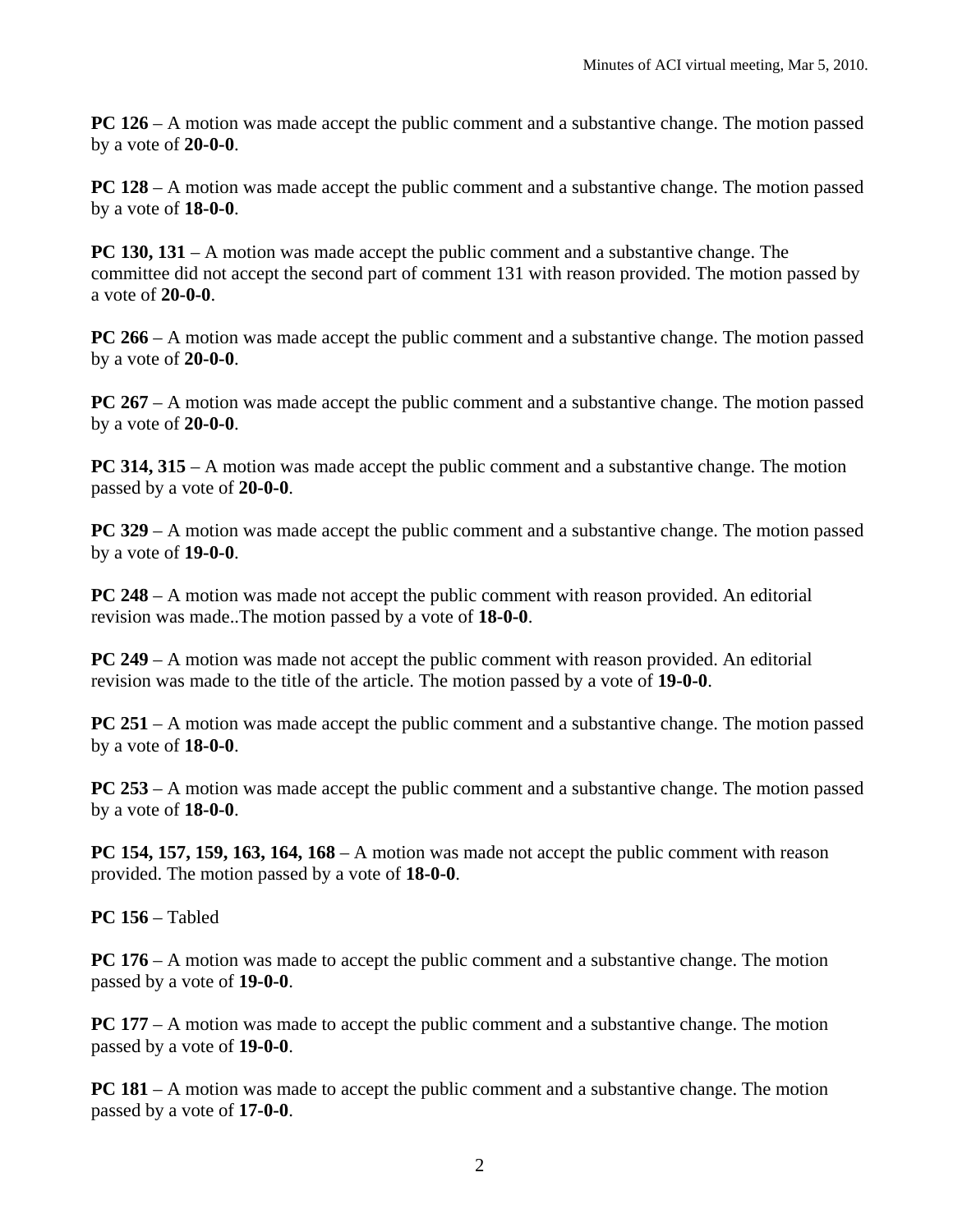**PC 182** – A motion was made not accept the public comment with reason provided. The motion passed by a vote of **19-0-0**.

**PC 183** – A motion was made to accept the public comment and a substantive change. The motion did not pass. The vote was **18-1-0**. Negative vote by Wilson: disagree since we are not making a SC in favor of Ward.

**PC 187** – A motion was made to accept the public comment and a substantive change. The motion passed by a vote of **18-0-0**.

**PC 190** – A motion was made not accept the public comment with reason provided. The motion passed by a vote of **18-0-0**.

**PC 191** – A motion was made not accept the public comment with reason provided. The motion passed by a vote of **18-0-0**.

Meeting was adjourned at 1:00 pm.

Respectfully Submitted

Colin Lobo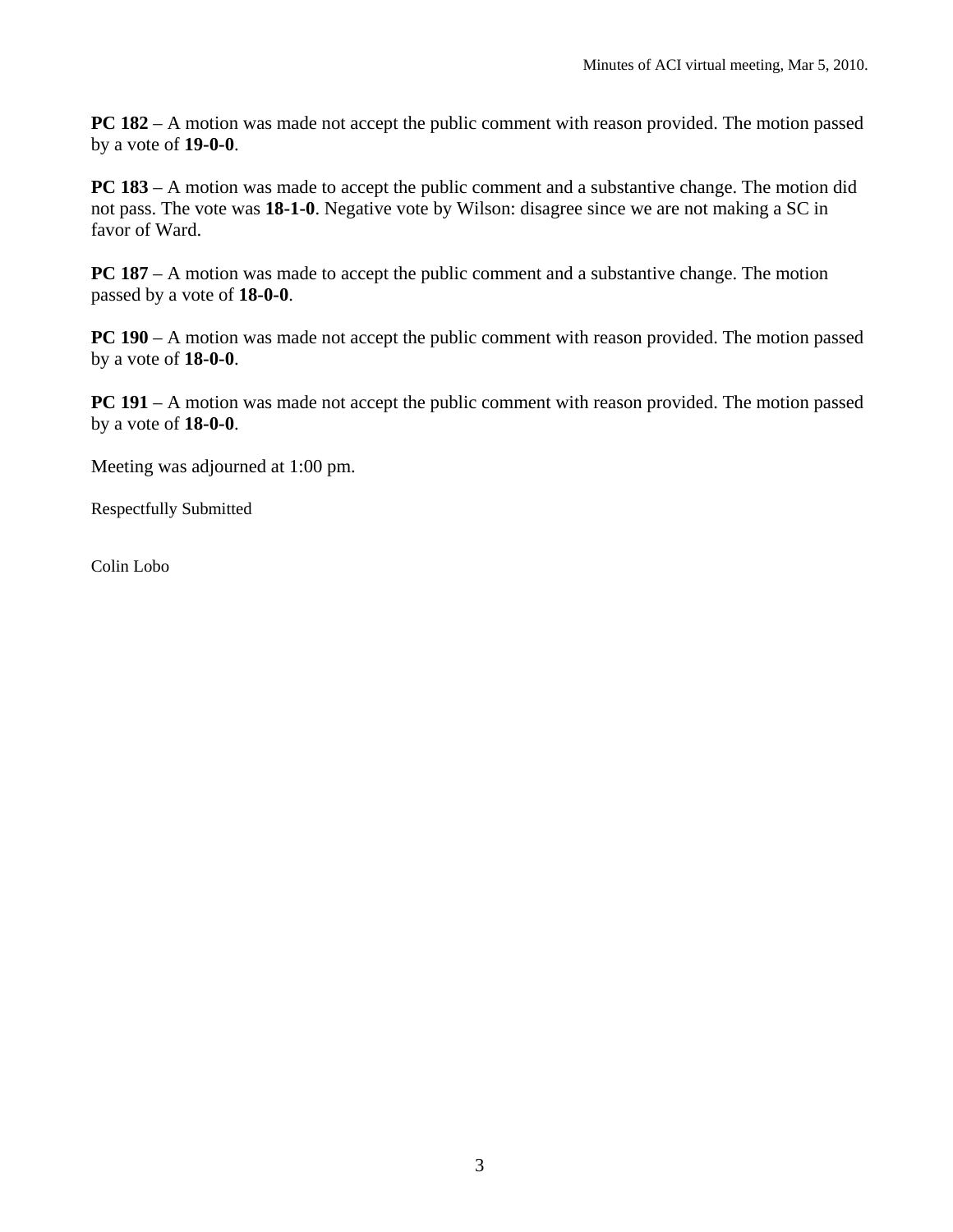### **301 Web meeting, March 9. 2010**

The meeting was called to order at 11:00 am EST. The following were in attendance:

**Voting members**  Calvin McCall, Chairman Sid Freedman Colin Lobo, Secretary Steven Jaycox Jon Ardahl Aimee Pergalsky Nick Carino Ted Neff Ramon Carrasquillo **Immunitive Serverse** Jerry Haught Domingo Carreira Barry Forman Jim Cornell Art Weiss Marwan Daye Michelle Wilson

Henry Prenger John Gajda Larry Krauser Charles Hanskat

#### **Non Voting members**

Mike Whisonant

Barbara Coleman, ACI Staff

The Committee dealt with responses to Public comments. There were 21 voting members present for the following meeting ballots. To meet the 40% rule 16 members must vote affirmative. The meeting ballot results are shown in the following order Affirmative-Negative-Abstention.

**PC 198** – A motion was made not accept the public comment with reason provided. The motion passed by a vote of **18-0-0**.

**PC 207** – A motion was made accept the public comment and a substantive change. The motion passed by a vote of **18-0-1**.

**PC 209** – A motion was made accept the public comment and a substantive change. The motion passed by a vote of **18-0-0**.

**PC 210** – A motion was made not accept the public comment with reason provided. The motion passed by a vote of **20-0-0**.

**PC 212** – A motion was made accept the public comment and a substantive change. The motion passed by a vote of **20-0-0**.

**PC 217** – A motion was made not accept the public comment with reason provided. The motion passed by a vote of **18-0-0**.

**PC 218** – A motion was made not accept the public comment with reason provided. The motion passed by a vote of **18-0-0**.

**PC 221** – Tabled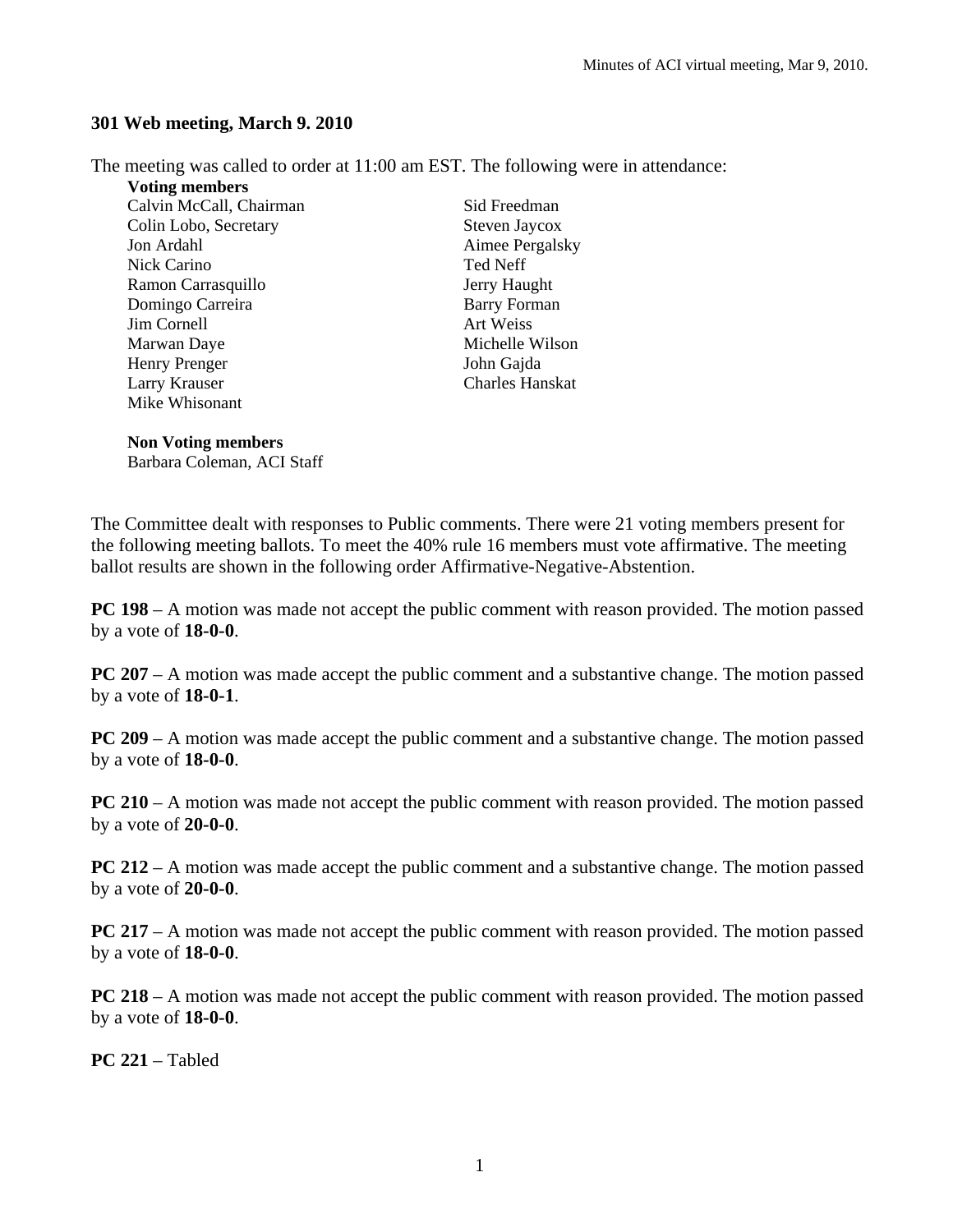**PC 222, 174, 175, 188** – A motion was made accept the committee's response to the public comments. The motion passed by a vote of **20-0-0**.

**PC 193** – A motion was made accept the public comment and a substantive change. The motion passed by a vote of **19-0-0.**

**PC 194, 195, 203, 205, 215, 228** – A motion was made accept the committee's response and accept the editorial revisions. The motion passed by a vote of **20-0-0**.

**PC 155** – Tabled.

**PC 158** – A motion was made accept the public comment and a substantive change. The motion passed by a vote of **20-0-0**.

**PC 160** – A motion was made accept the public comment and a substantive change – not accepted on second part. The motion passed by a vote of **20-0-0**.

**PC 162, 169** – A motion was made accept the public comment and an editorial change. The motion passed by a vote of **21-0-0**.

**PC 170, 171** – Tabled

**PC 178, 179, 180** – Tabled

**PC 185-189** – A motion was made accept the public comment and a substantive change. The motion passed by a vote of **19-0-0**.

**PC 197** – Tabled

**PC 199-202** – Tabled

**PC 357** – A motion was made accept the committee's response to the public comment. The motion passed by a vote of **18-0-0**.

**PC 350, 351, 352, 353, 356, 364** – A motion was made not accept the public comment with reason provided. The motion passed by a vote of **18-0-0**.

**PC 365, 369, 370, 371, 373, 376** – A motion was made not accept the public comment with reason provided. The motion passed by a vote of **17-0-0**.

**PC 375, 368** – A motion was made accept the public comment and a editorial change. The motion passed by a vote of **19-0-0**.

**PC 374** – Tabled

**PC 380 & 381** – Tabled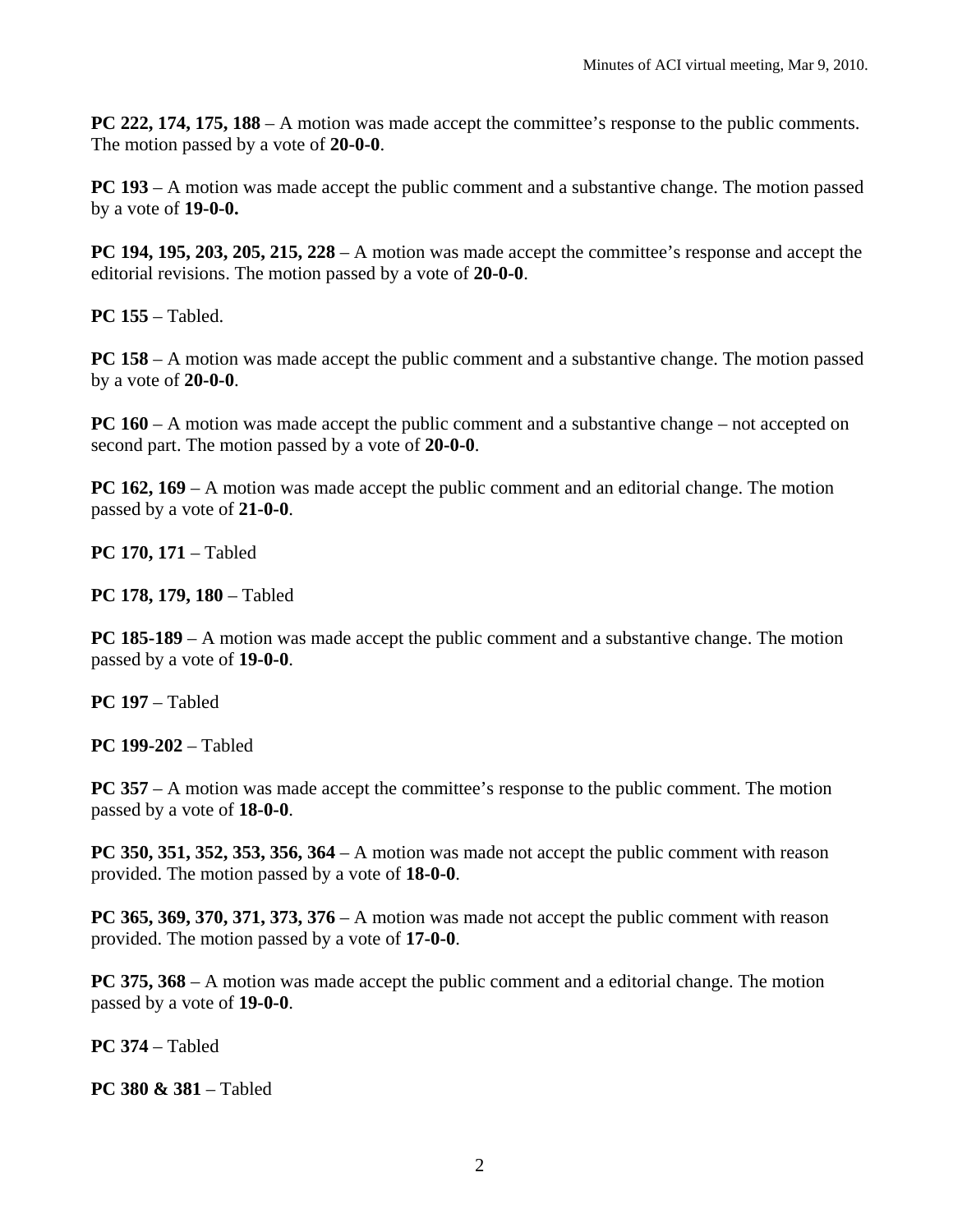**PC 206** – A motion was made accept the public comment and a substantive change. The motion passed by a vote of **19-0-0**.

**PC 211** – A motion was made accept the public comment and a substantive change. The motion passed by a vote of **18-1-0**. The negative vote was by Gajda that was withdrawn subsequent to the meeting.

**PC 213, 214** – A motion was made accept the public comment and a substantive change. The motion passed by a vote of **19-0-0**.

**PC 216** – A motion was made accept the Committees response public comment but to consider the item as new business. The motion passed by a vote of **19-0-0**.

**PC 220** – Tabled

**PC 223, 225, 226, 229** – A motion was made accept the public comments and the editorial revisions as proposed. The motion passed by a vote of **19-0-0**.

Meeting was adjourned at 1:00 pm.

Respectfully Submitted

Colin Lobo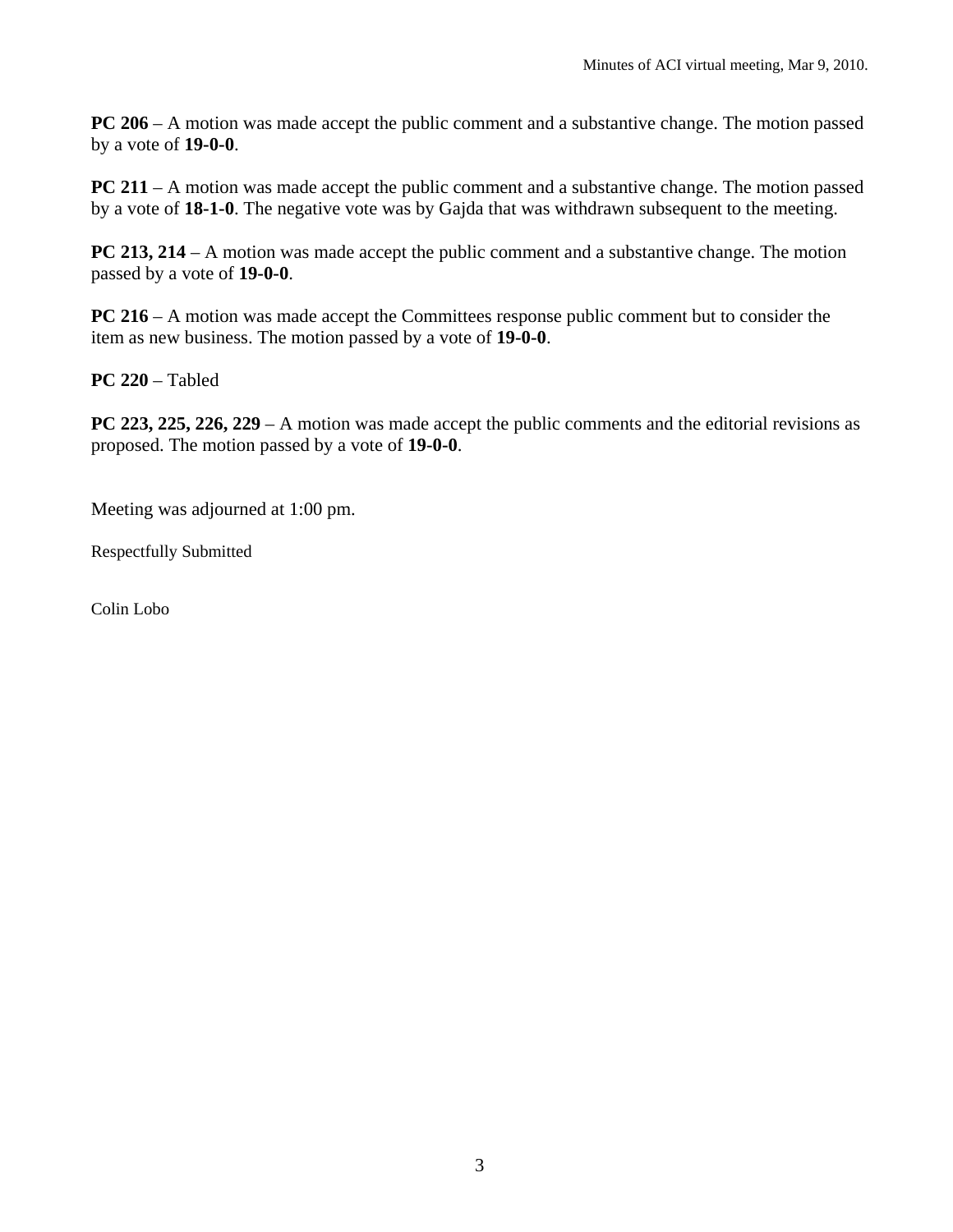## **301 Web meeting, March 16, 2010**

The meeting was called to order at 11:00 am EDT. The following were in attendance:

**Voting members**  Calvin McCall, Chairman Steven Jaycox John Ardahl Larry Krauser Nick Carino Colin Lobo Domingo Carreira **Henry Prenger** Jim Cornell G. Michael Robinson Mark Chrzanowski Scott Tarr Sid Freedman Art Weiss David Gustafson Dennis Wittry

Jerry Haught Michelle Wilson Mike Whisonant

**Non Voting members** 

Barbara Coleman, ACI Staff

The Committee dealt with responses to Public comments. There were 19 voting members present for the following meeting ballots. To meet the 40% rule 16 members must vote affirmative. The meeting ballot results are shown in the following order Affirmative-Negative-Abstention.

**PC 258** – Tabled

**PC 257** – A motion was made by M. Wilson and seconded by M. Robinson to accept the public comment by Carino and to accept a substantive change. The motion passed by a vote of **17-0-0**.

**PC 380** – A motion was made by M. Wilson and seconded by D. Carreira to accept the public comment by Videla and to accept a substantive change to the title of 207.2R. The motion passed by a vote of **18- 0-0**.

**PC 134, 135, 138, 140, 146, 147, 149, 150, 151, 152, 153** – A motion was made by D. Gustafson and seconded by J. Cornell by to not accept the public comments for reasons provided. The motion passed by a vote of **18-0-0**.

**PC 139**- A motion was made by D. Gustafson and seconded by J. Cornell to accept the public comment and make an editorial change. The motion passed by a vote of **18-0-0**.

**PC 141** –Tabled.

**PC 232-** A motion was made by N. Carino and seconded by Ardahl to accept the public comment and make a substantive change. This general clause in sections 7-14 will be reviewed for consistency in language and revised editorially The motion passed by a vote of **18-0-0**.

**PC 385** – Addressed in item 40 of ballot 10-01. Editorial revision accepted.

**PC 372** – Addressed ballot 10-01 – negative withdrawn. Editorial revision as proposed by commenter are accepted